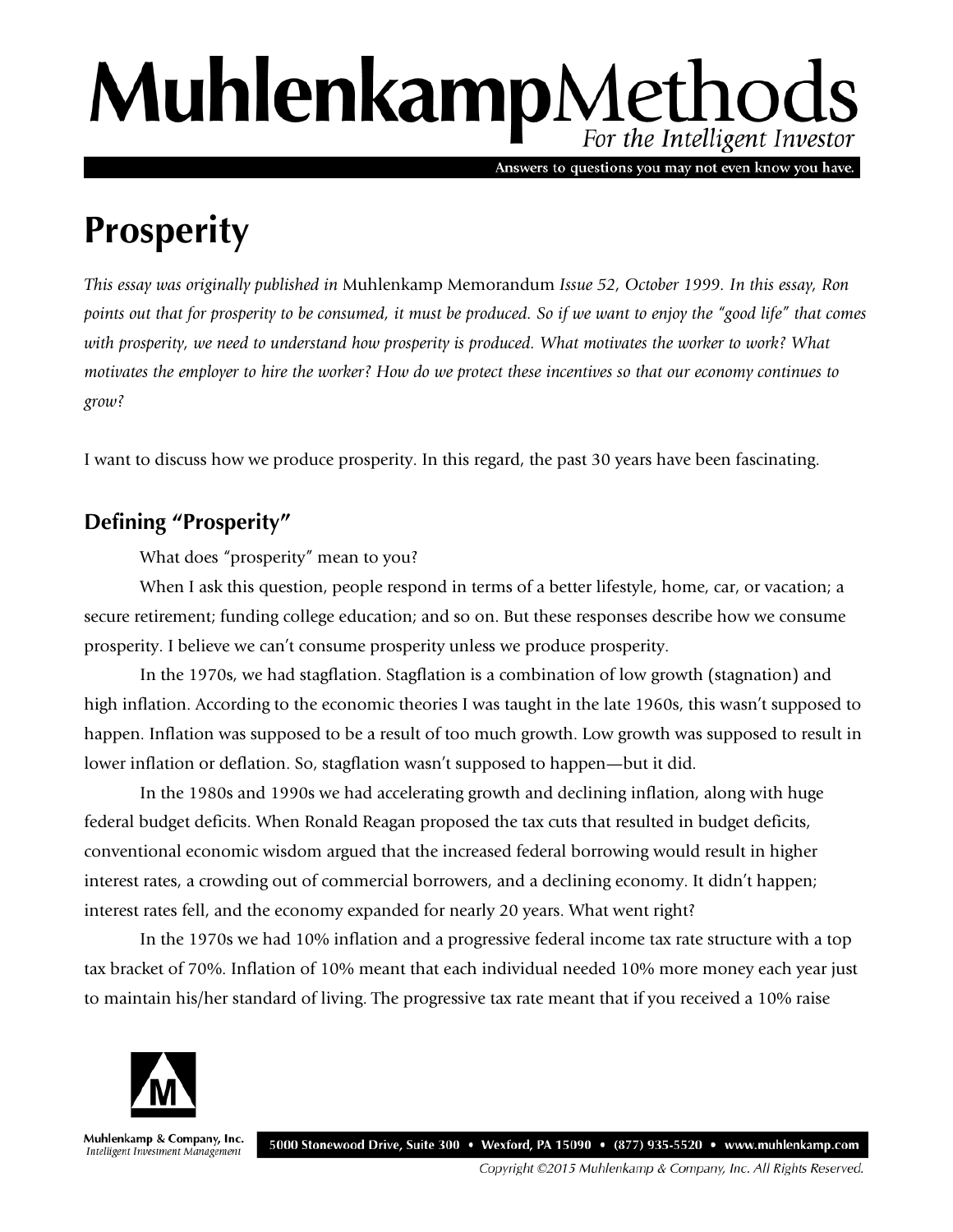(pretax), your taxes went up 20%. (The numbers are straight from the tax tables of 1979.) A 70% tax rate meant that after a certain level it didn't pay to work (and produce).

## **All Work, No Pay?**

One day in 1980, I was visiting a couple of clients who are doctors. They had set up pension and profit-sharing plans, but they also had a plethora of other plans, including salary deferral, and so on, each of which was designed to minimize or defer their tax bill. I finally asked them how much of their time they spent being doctors and how much of their time they spent deferring taxes. They said they spent about a day per week deferring taxes. So, here you have two highly intelligent, highly trained individuals who spent four days a week doing something useful and one day a week producing nothing, simply because of their high tax bracket.

The 70% tax bracket fed a tax shelter industry that funneled money into areas that were tax-favored rather than economically productive. And we got a glut of boxcars, barges, and "see-through" (empty) office buildings. Meanwhile, my friends who were farmers concluded that the way to get ahead was not to grow more food, but to borrow more money and buy more land. My suburban friends spent some of their working hours planning how to borrow more money and how to buy a bigger house. At about this time, a friend of mine who taught at Duquesne University sketched the following scenario based on a five-day work week:

- Monday, you pay 10% in taxes on your earnings.
- Tuesday, you pay 20% in taxes on your earnings.
- Wednesday, you pay 30% in taxes on your earnings.
- Thursday, you pay 40% in taxes on your earnings.
- Friday, you pay 50% in taxes on your earnings.

How many of you would come to work on Friday? Over the years, I have asked several thousand people this question. I used to get 2%-5% of hands going up. Lately, I'm getting zero. People are telling me that, at a 50% tax bracket, they will quit working. And you don't have to be an adult to come to this conclusion.

In the early 1980s, when my daughters were in their early teens, I hired them to keypunch for me. I paid them \$5 an hour when they could make only \$2.50 an hour babysitting. After watching their money



Muhlenkamp & Company, Inc. Intelligent Investment Management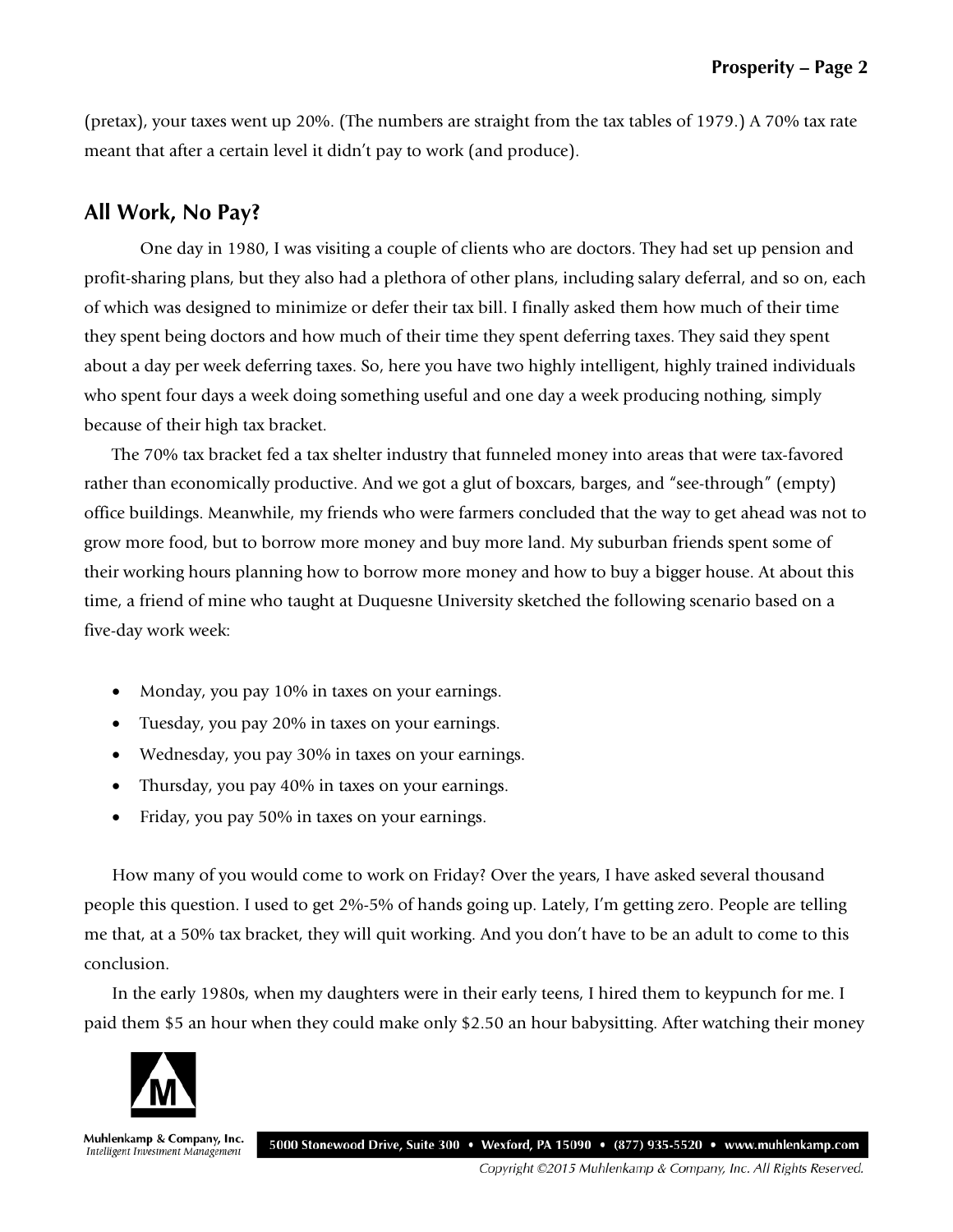go to early-teen things that I considered frivolous, I suggested that, henceforth, they should not spend half of what they earned working for me. But the next time I asked them to work, they were unavailable, and the next. I finally had to remove the restriction in order to get the work done. My early-teen daughters were unwilling to work under a 50% tax rate (as perceived by them) even though the net to them was as great as they could earn elsewhere.

I believe the reason we had high unemployment in the 1970s is simply that it didn't pay to work. Certainly there were people looking for jobs, nearly all of whom would not have been in the 50%-plus tax brackets. It would have paid for them to work, but it didn't pay a businessperson to hire them. Aside from the income taxes, there was a raft of other penalties.

When I hired my first full-time employee in 1981, I had to fill out seven different forms and pay seven different taxes. My friends who were running small businesses told me I was crazy to hire employees instead of temporaries. Yet few politicians seem to understand that taxing the employer is not conducive to creating jobs. The exception was Ronald Reagan.

In 1983, Ronald Reagan lowered the top tax rate to 28%. It paid businessmen to earn the incremental dollar, so they started hiring. Unemployment has fallen ever since. George H. W. Bush and Bill Clinton raised the top tax rate to 39.6%. Depending on the state and local rates, most people face an additional 3%–8% in taxes. So we are once again flirting with the 50% rate at which people tell me they will quit working.<sup>1</sup>

<sup>1</sup>I believe the lowering of tax rates in 2001 is an important step in keeping people below the nonworking threshold, but the lower rates are temporary.



Muhlenkamp & Company, Inc. Intelligent Investment Management

5000 Stonewood Drive, Suite 300 • Wexford, PA 15090 • (877) 935-5520 • www.muhlenkamp.com

Copyright ©2015 Muhlenkamp & Company, Inc. All Rights Reserved.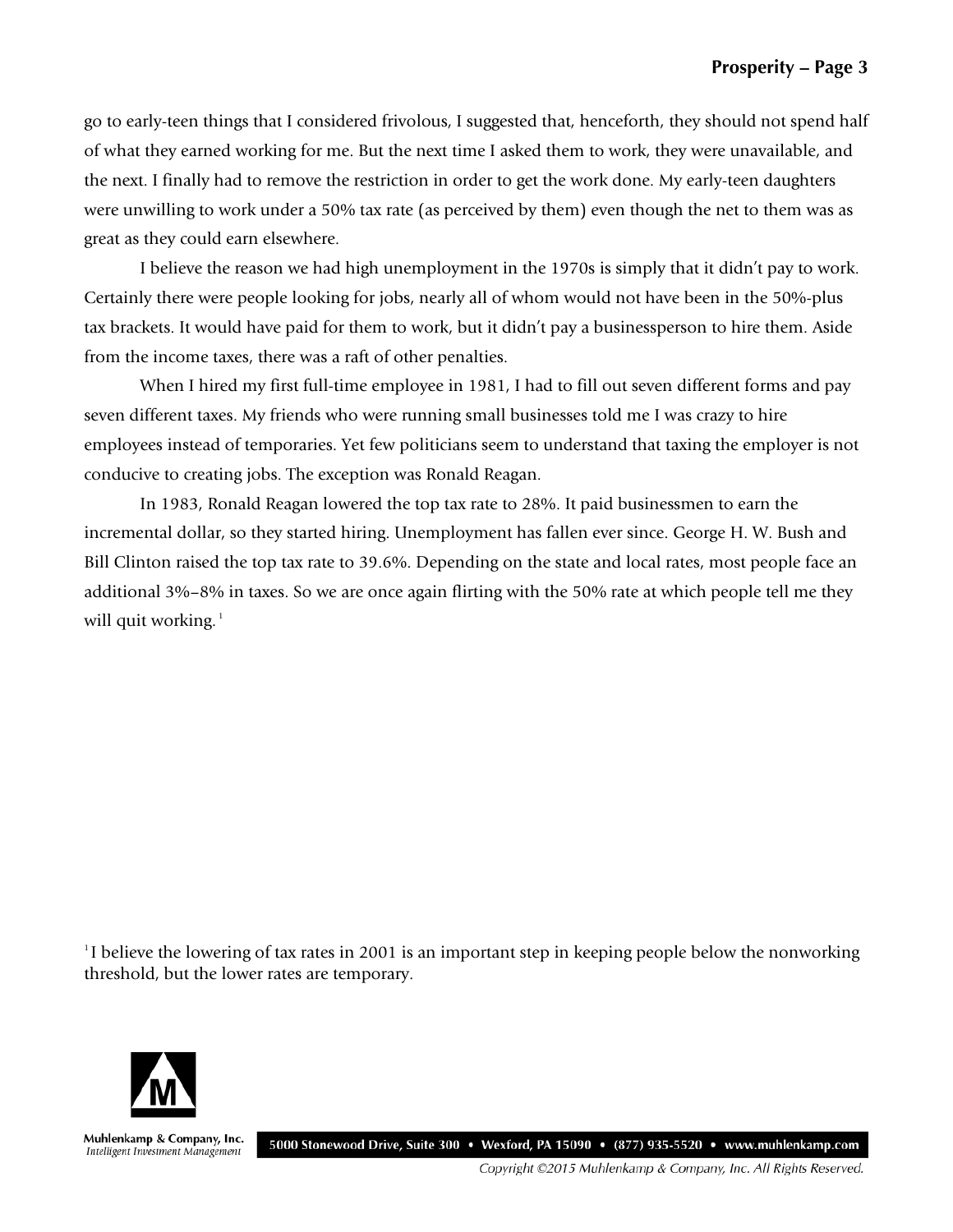#### **Working: It's Not Just a Paycheck Anymore**

Meanwhile, there is another dynamic that has changed in the past 30 years. If you work in a union shop, seniority (length of tenure) gives you preference on certain things. Thirty years ago, seniority gave a worker preference in working overtime (which pays one and a half or two times the hourly rate). Today, seniority still gives preference, but it is viewed as the right to not work overtime.

My father worked all the overtime he could. When I worked in a union shop for a couple of summers, I worked all the overtime I could. It was a chance to earn more money. Recently, I had a conversation with a man who has a tool and die shop in Vandergrift, Pennsylvania. I asked him if he has trouble getting employees. He said it isn't too bad. He pays less than Allegheny Ludlum (the big local mill), but people want to work for him because there is no compulsory overtime. Let me repeat. He can pay less because he has no compulsory overtime (which would allow employees to earn one and a half or two times the normal rate). Given similar choices, people have reversed their preference! What is going on?

I believe that many people no longer work just for money. While this may seem to contradict my earlier argument, I think the answer is a bit more subtle.

My parents and their peers, who lived through the Depression, were willing to work long hours and live cheaply to make things better for their children. People in Japan who survived the war were willing to work long hours and live cheaply to make things better for their children. When my son, Tony, was in Korea, he wrote home to say, "Dad, these people work 60 hours a week and live in rabbit hutches." My observation is that people who have been truly poor (without food, clothing, and shelter) or who fear being truly poor—will do almost anything to avoid it. But those who have always had the basics, and take them for granted, have much different incentives.

Once you are able (or believe you are able) to take food, clothing, and shelter for granted, the willingness to work additional hours becomes a direct tradeoff between leisure time and additional goods or services. And it involves not just the hours of work, but also all the other facets of working, from a sense of challenge and satisfaction to the social and human aspects. Working becomes not just a means to feed and clothe yourself and your family; it also becomes a way to foster a sense of purpose and selfesteem. I know a lot of people who find purpose and self-esteem in their work. I don't know any who have found it in the party circuit.

One interesting aspect of the current U.S. economy is that many of the goods and services we now consume were unheard of just a generation ago. We use the word "need" to describe goods and services



Muhlenkamp & Company, Inc. Intelligent Investment Management

Copyright ©2015 Muhlenkamp & Company, Inc. All Rights Reserved.